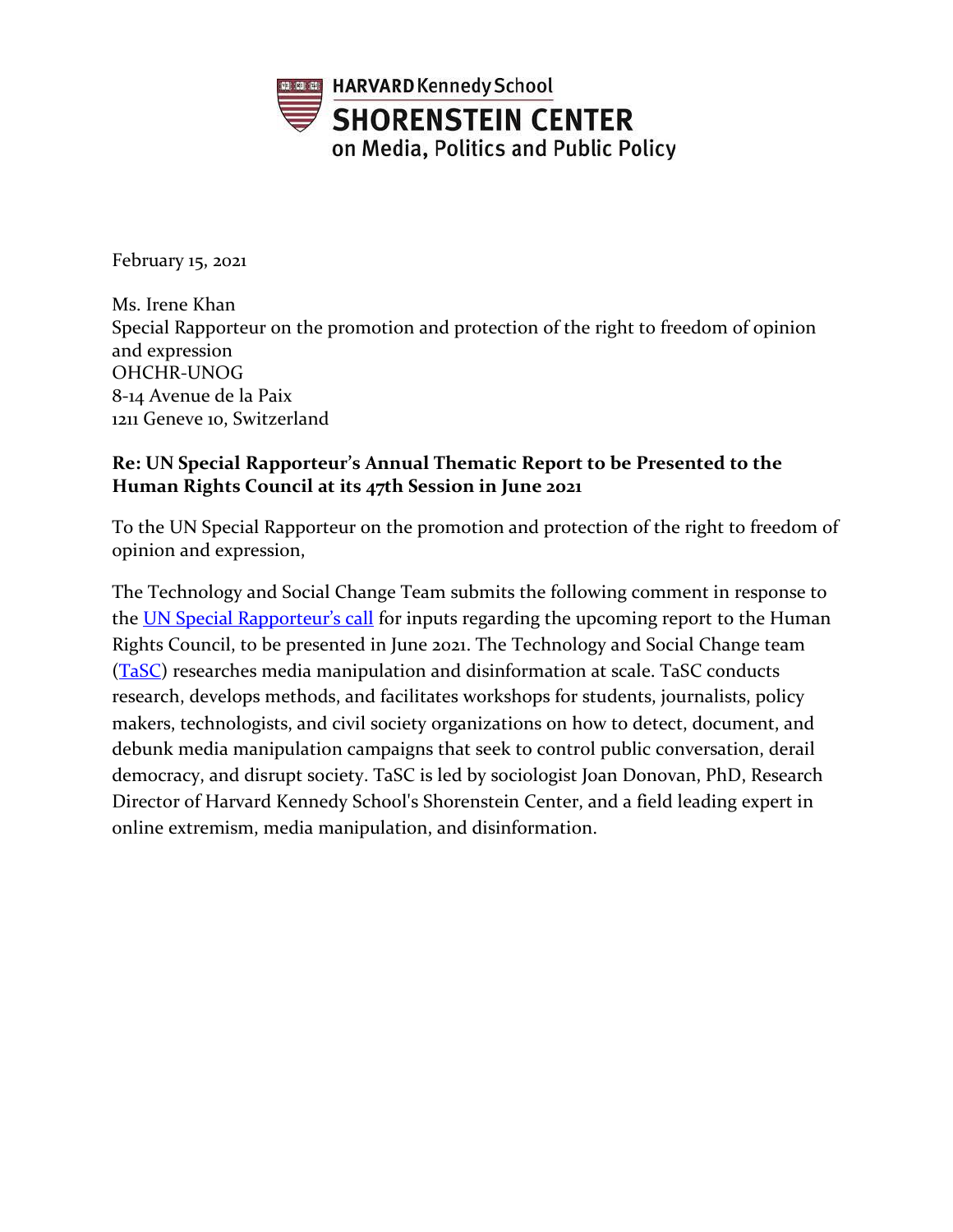# **DISINFORMATION AT SCALE THREATENS FREEDOM OF EXPRESSION WORLDWIDE**

#### **Comment of Joan Donovan, Emily Dreyfuss, Gabrielle Lim, and Brian Friedberg of The Technology and Social Change Team at the Harvard Shorenstein Center<sup>1</sup>**

The human right to freedom of expression includes the right to have *access* to such expression. Increasingly, that access is threatened by social inequalities and the technological systems that hold the world's information. Within the fragmented media ecosystem of the 21st century, opaque algorithms, policies, and enforcement mechanisms determine what information is available to whom. These crucial information distribution systems – from search engines to social media, from messaging apps to legacy news publications – are vulnerable to abuse by people wishing to inject false or misleading information into the ecosystem, to cause harm, or further their own agendas. This process is known as disinformation. In the following comment, we argue that mitigating disinformation is not at odds with the right to freedom of expression. Rather, we demonstrate that mitigating disinformation is essential to safeguarding the human right to freedom of expressions and access to truth.

Based on our research and domain expertise, disinformation violates the right to freedom of expression and the right to information and truth in the following ways:

- 1. It makes it harder to access timely, relevant, and accurate information
- 2. It takes advantage of algorithmic amplification to intentionally mislead
- 3. It silences its target victims through harassment, incitement of fear, and by crowding out their words, opinions, and other forms of expression

We do not dispute that those wishing to spread disinformation have a right to express themselves. However, we point out that the right to freedom of expression does not convey the right to have that disinformation amplified at scale, and that by doing so, may

<sup>&</sup>lt;sup>1</sup> Authors thank Spring 2021 Harvard Law School Cyberlaw Clinic students Clara Carvahlo e Silva and Melyssa Eigen for their valuable assistance in preparing this comment.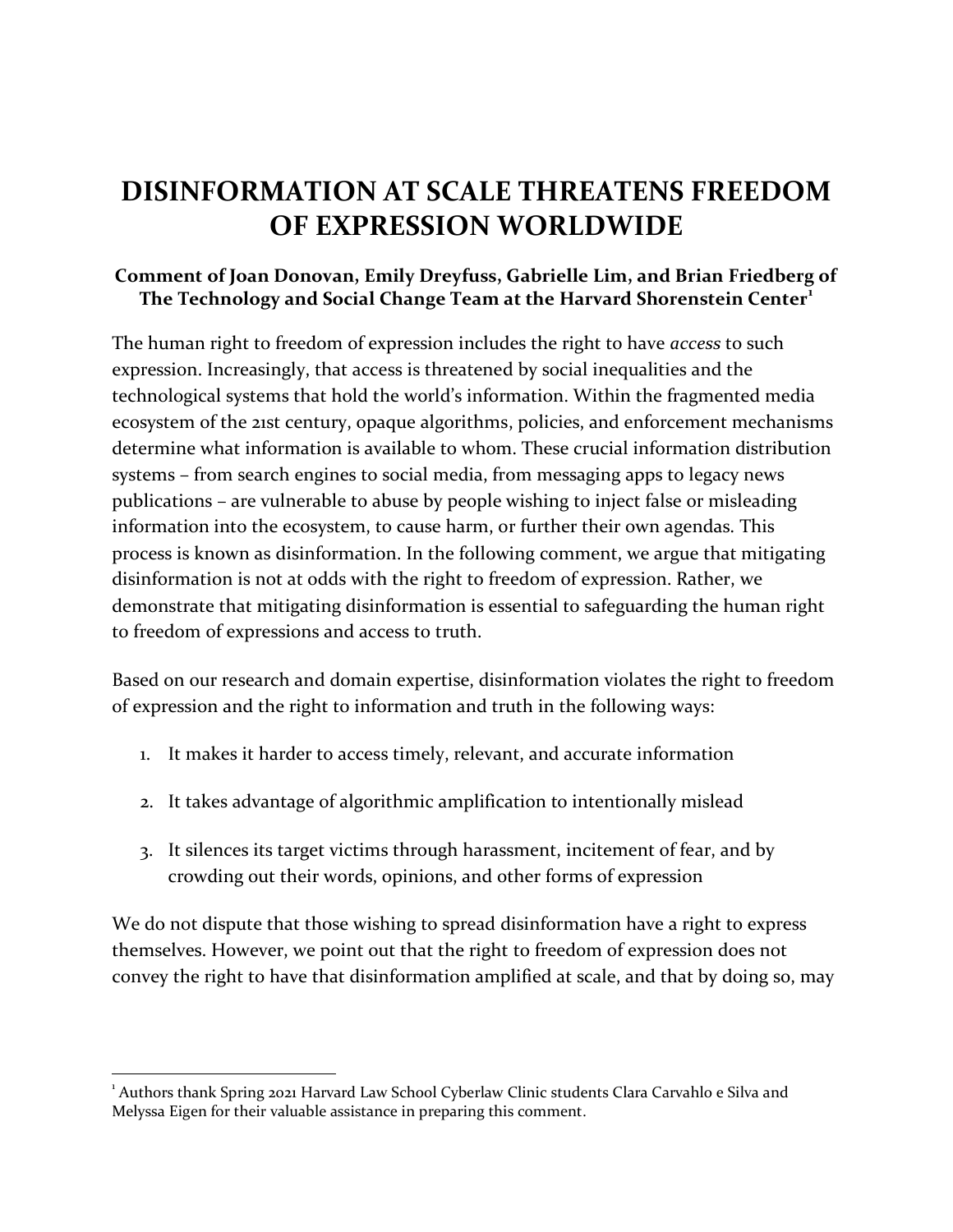actually lead to self-censorship, oppression, and other harmful effects that are counter to a democratic society.

This is in large part due to the internet's network effect that can accelerate the spread of disinformation and massively increasing the number of people it may reach. Social media, especially, brings with it mechanisms and tactics that allow for large-scale coordinated disinformation campaigns that are often hard to recognize and nearly impossible to mitigate once they have reached millions. The effect of some disinformation campaigns is real world harm, such as hate crimes, violence, harassment, and the perpetuation of discrimination.

To balance the right to express oneself with the right to access the expressions of others, including time-sensitive true and necessary information, we recommend adopting *community-based curation methods* for internet content. We explain that content moderation – the method for handling disinformation most commonly used and advocated for – is reactive and therefore insufficient. But by adopting a proactive curation policy that is grounded in community input, coupled with moderation when necessary, we can create an information ecosystem that promotes truth over sensationalism, accuracy over popularity, and can additionally be subject to more effective oversight.

#### **1. DISINFORMATION HARMS FREEDOM OF EXPRESSION**

<span id="page-2-1"></span>Disinformation, defined as spreading information that is deliberately false or misleading,<sup>2</sup> directly impedes the right to freedom of expression. The international standard for freedom of expression gives all people the right not only to seek but also to "*receive* . . . information and ideas of all kinds, regardless of frontiers . . . through any [] media of [their] choice."<sup>3</sup> When a person seeks reliable information, such as accurate medical information during a pandemic<sup>4</sup> or voting information during an election,<sup>5</sup>

<span id="page-2-2"></span><span id="page-2-0"></span><sup>2</sup> *Definitions*, THE MEDIA MANIPULATION CASEBOOK, https://mediamanipulation.org/definitions (last visited Feb. 6, 2021).

<sup>3</sup> G.A. Res. 2200A (XXI), International Covenant on Civil and Political Rights, Art. 19 (Dec. 16, 1966).

<sup>4</sup> *See* Johnathan Corpus Ong, *Southeast Asia's Disinformation Crisis: Where the State is the Biggest Bad Actor and Regulation is a Bad Word* (Jan. 12, 2021), https://items.ssrc.org/disinformation-democracy-and-conflictprevention/southeast-asias-disinformation-crisis-where-the-state-is-the-biggest-bad-actor-and-regulationis-a-bad-word/.

<sup>5</sup> Pam Fessler, *Robocalls, Rumors, and Emails: Last-Minute Election Disinformation Flood Voters*, NPR (Oct. 24, 2020), https://www.npr.org/2020/10/24/927300432/robocalls-rumors-and-emails-last-minute-electiondisinformation-floods-voters.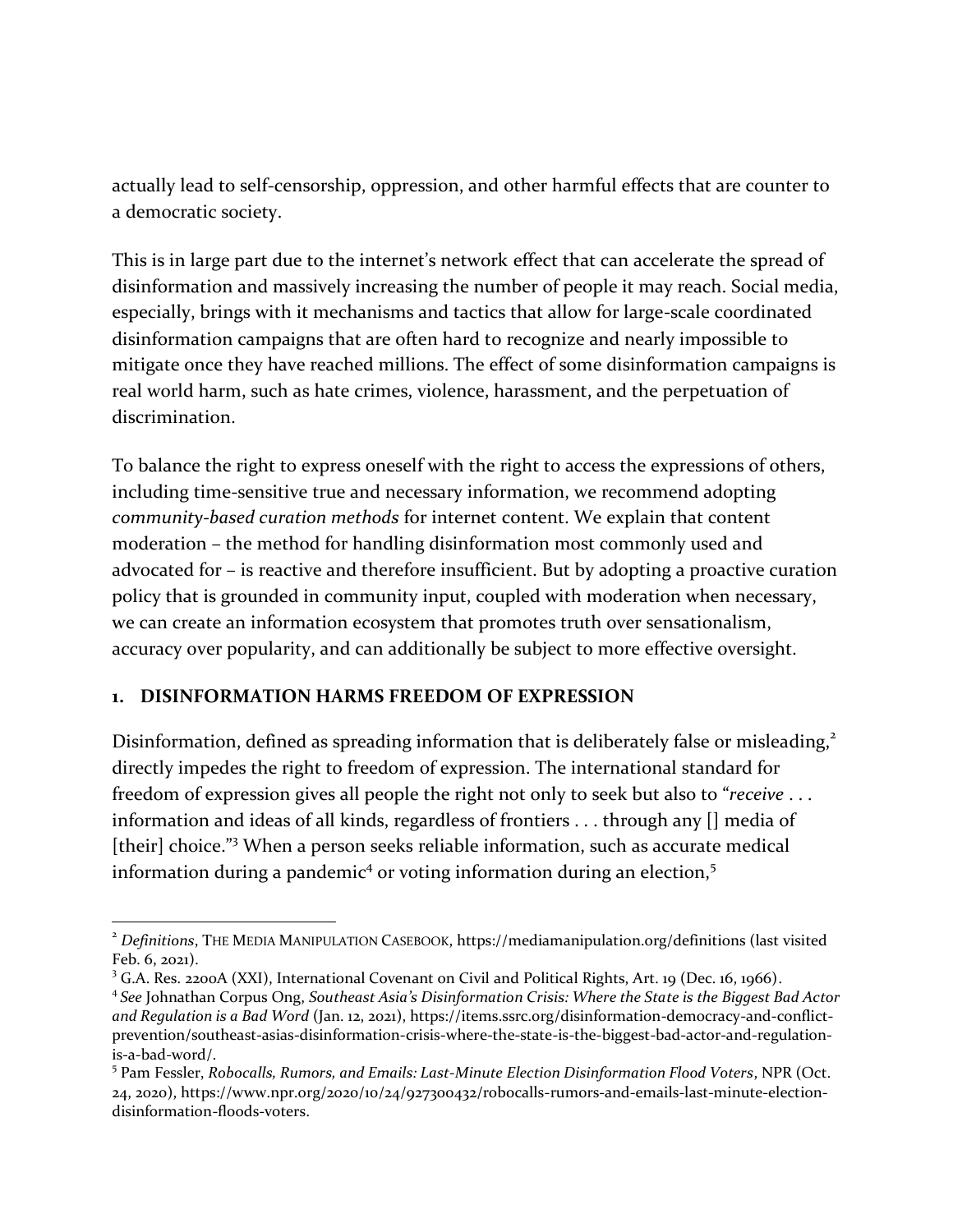disinformation violates their rights by polluting the information ecosystem with false or misleading ideas that make it harder to access timely, relevant, and accurate information. It is commonly argued that mitigating the spread of such false information presents a challenge to freedom of expression and could lead to censorship. Yet disinformation, if left unchecked, may also become a threat to expression and access to information. Interventions to mitigate the spread of misinformation are therefore needed to protect these basic human rights.

<span id="page-3-0"></span>Firstly, disinformation at scale can obscure accurate information, which then undermines the ability to receive accurate information. Secondly, false claims that are amplified widely and quickly through the internet and larger media sphere, can imperil the freedom of expression of those individuals and groups targeted, by silencing them, harassing them, and burying their contributions to the information ecosystem under a miasma of misinformation.<sup>6</sup>,<sup>7</sup> Mitigating the spread of disinformation, therefore, is not necessarily at odds with freedom of expression, but may – if done with transparency, oversight, community input and expertise, and the goal to protect and encourage civic participation – actually promote it. If left unchecked, however, it would mean continuing the status quo, which not only prioritizes sensationalism and traffic for profit but the amplification of those who have the most money and resources. The result, in some cases, is real world harm, as seen in the persecution against the Rohingya people in Myanmar, $^8$  the Capitol Hill siege on January 6, 2021,<sup>9</sup> and the rise of Islamophobia in India.<sup>10</sup>

7 *Toxic Twitter – The Silencing Effect*, AMNESTY INTERNATIONAL,

<sup>6</sup> *See* Gina Masullo Chen et al., *'You really have to have a thick skin': A cross-cultural perspective on how online harassment influences female journalists*, 21 JOURNALISM 877 (Apr. 2018).

https://www.amnesty.org/en/latest/research/2018/03/online-violence-against-women-chapter-5/ (last visited Feb. 15, 2021).

<sup>8</sup> Paul Mozur, *A Genocide Incited on Facebook, With Posts From Myanmar's Military*, NY TIMES (Oct. 15, 2018), https://www.nytimes.com/2018/10/15/technology/myanmar-facebook-genocide.html.

<sup>9</sup> Joan Donovan & Gabrielle Lim, *The Internet Is a Crime Scene* (Jan. 20, 2021),

https://foreignpolicy.com/2021/01/20/internet-crime-scene-capitol-riot-data-information-governance/. <sup>10</sup> Alexandre Capron, *'CoronaJihad': Fake news in India accuses Muslims of deliberately spreading Covid-19*

<sup>(</sup>May 13, 2020), https://observers.france24.com/en/20200513-india-coronajihad-fake-news-muslimsspreading-covid-19.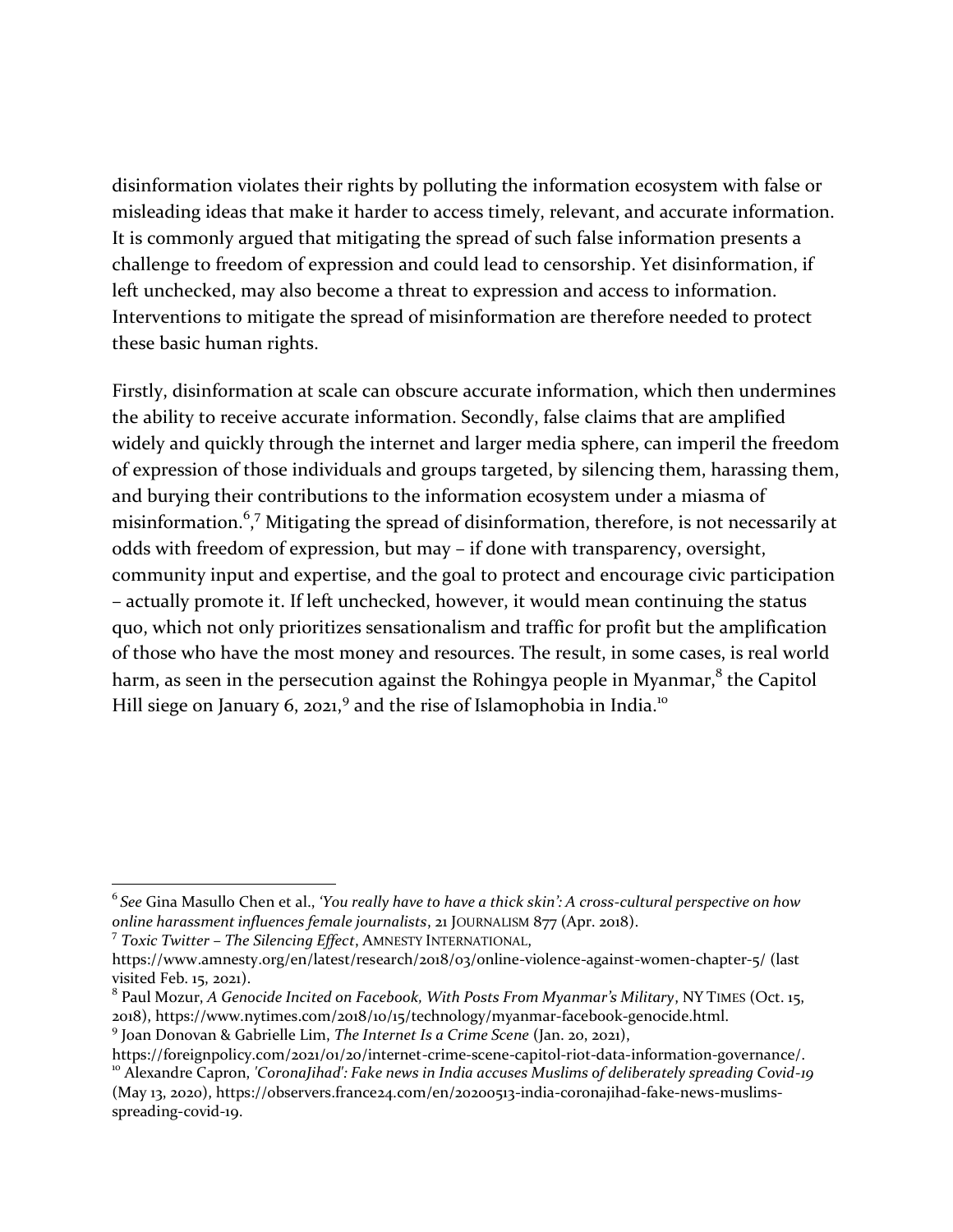## **1.1. The Findability Problem: Misinformation is easily produced and when amplified, can pollute the online ecosystem and impede the right to receive accurate information.**

The right to information is a fundamental element of international and regional human rights law.<sup>11</sup> Central to the spirit of this right is the internationally recognized right to the truth,<sup>12</sup> which we interpret as the need for "timely, local, relevant, and accurate" information. However, as news consumers are increasingly moving online, new opportunities for exploitation are available for motivated actors who are intent on seeding false and misleading content. Two key contributing technological factors are (1) the ease with which the internet allows people to share false or misleading information, and (2) the algorithmic amplification of this disinformation.

First, accurate information is often displaced by disinformation during moments of heightened attention to a particular topic. Disinformers and media manipulators often leverage breaking news to set media agendas and generally sow chaos through misidentification or falsification of information. Particularly, on Twitter, disinformation flourishes alongside trending topics, which makes it difficult to find accurate information. On Facebook, disinformation is often seeded into groups and then is shared out on individual pages. As the disinformation campaign reaches more people, it is ranked higher in search and recommendation algorithms, thus reinforcing its prevalence.

Second, recommendation systems and trending algorithms can be gamed to amplify false or misleading content. Media manipulators will create multiple versions of blogs, posts, videos, and images to make the disinformation appear more popular than it really is. Thus, if an ad is repeatedly shown to a user, that user is more likely to take it as the truth.<sup>13</sup> Misinformation peddlers can take advantage of this tendency by creating false or automated accounts to engineer engagement. One reason disinformation is so pervasive is that the tendency to believe information stems not from the content itself, but the source,<sup>14</sup> making deliberately false information "believable" if it is coming from a trusted

<sup>&</sup>lt;sup>11</sup> See supra not[e 3.](#page-2-0)

 $12$  G.A. Res. 68/165, Right to the Truth (Dec. 18, 2013).

<sup>13</sup> Emily Dreyfuss, *Want to Make a Lie Seem True? Say It Again. And Again. And Again*, WIRED (Feb. 11, 2017), https://www.wired.com/2017/02/dont-believe-lies-just-people-repeat/.  $^{14}$  *Id.*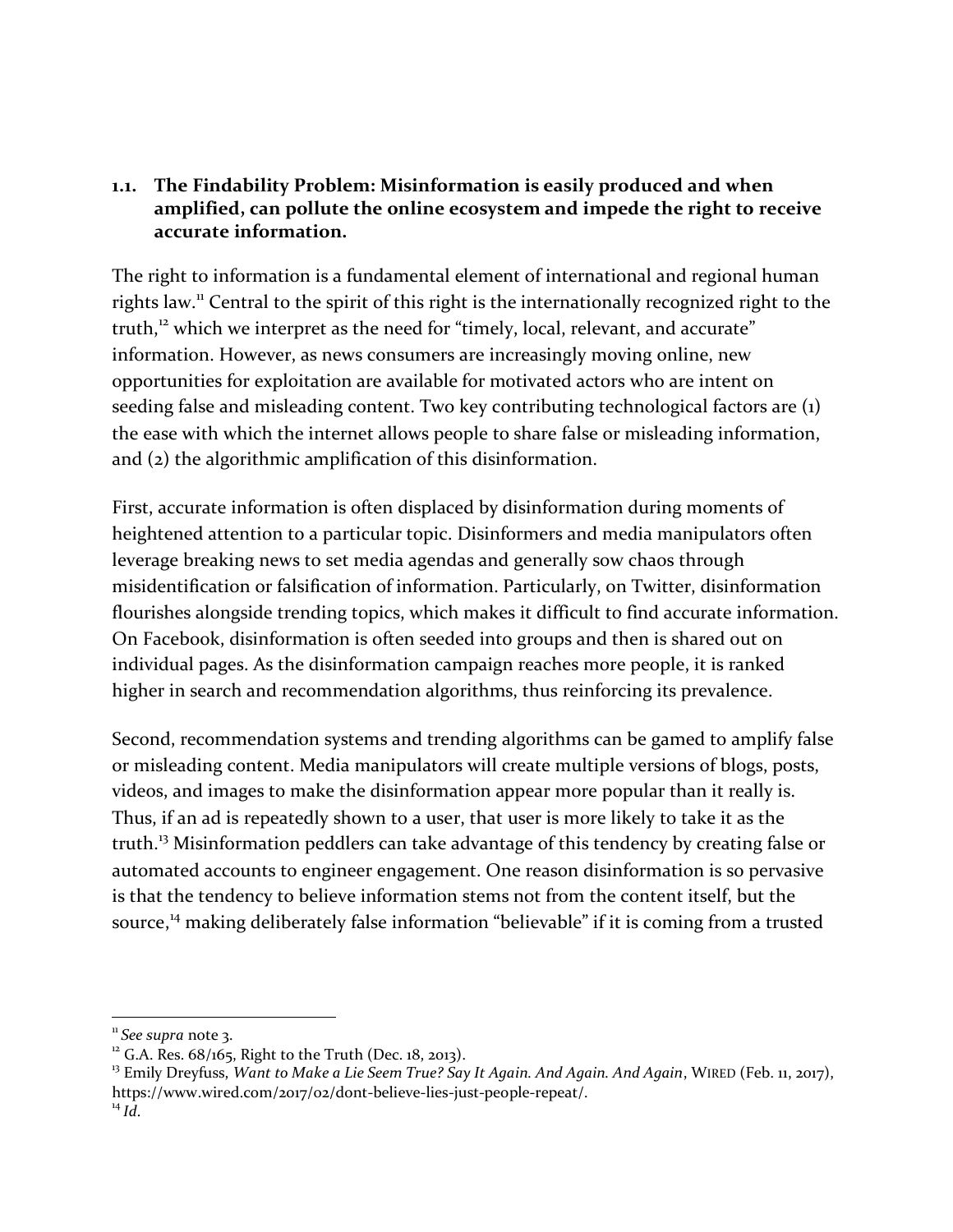source.<sup>15</sup> This is particularly problematic online because so much content lacks proper context and provenance.

While there are many tactics available to disinformers, the truth tends to be static and relatively boring. Because social media and search engines optimize based on a set of signals from users and the content itself, an entire industry has flourished around search engine optimization. The SEO industry has pioneered a number of strategies that advantage disinformers over truthful information. One common tactic for spreading misinformation is inauthentically generated support through bots, which are artificial accounts that use anonymized techniques to amplify content.<sup>16,17</sup> Manipulating search through keyword squatting, i.e., mislabeling or miscategorizing disinformation on purpose, has been an especially effective strategy for tethering disinformation to the unique names, locations, or breaking news events. When paired together, the manipulation of engagement and search returns displace the truth.

Algorithmic recommendation systems are particularly vulnerable to these tactics because algorithms neither fact-check information, $18$  nor have ethics training like that of a professional journalist or librarian,<sup>19</sup> and thus mix disinformation with accurate information. With every share and retweet this information gets amplified quickly and widely regardless of whether it was someone's intention to spread misinformation. For example, during the U.S. capitol riots the "Capitol Meemaw" meme went viral even though the subject of the meme was not actually present at the riots.<sup>20</sup> This goes to show that wherever there is an opportunity for misinformation to spread, regardless of intention, it will spread and will displace accurate information. Thus, with a system

<sup>&</sup>lt;sup>15</sup> Adam M. Enders et al., *The Different Forms of COVID-19 Misinformation and Their Consequences*, HARVARD KENNEDY SCHOOL MISINFORMATION REVIEW (Nov. 16, 2020),

https://misinforeview.hks.harvard.edu/article/the-different-forms-of-covid-19-misinformation-and-theirconsequences/.

<sup>16</sup> *See supra* note [2.](#page-2-1)

<sup>17</sup> Brian Friedberg & Joan Donovan, *On the Internet*, *Nobody Knows You're a Bot: Pseudoanonymous Influence Operations and Networked Social Movements*, 6 JODS (Aug. 7, 2019).  $^{18}$ *Id.* 

<sup>19</sup> Joan Donovan & danah boyd, *Stop the Presses? Moving From Strategic Silence to Strategic Amplification in a Networked Media System*, AM. BEHAVIORAL SCIENTIST (2019).

<sup>20</sup> *See* David Mack, We Tracked Down "Capitol Meemaw" — Who Was Not Actually At The US Capitol, BUZZFEED NEWS REPORT (Jan. 12, 2021), https://www.buzzfeednews.com/article/davidmack/capitolmeemaw-meme-topeka-kansas.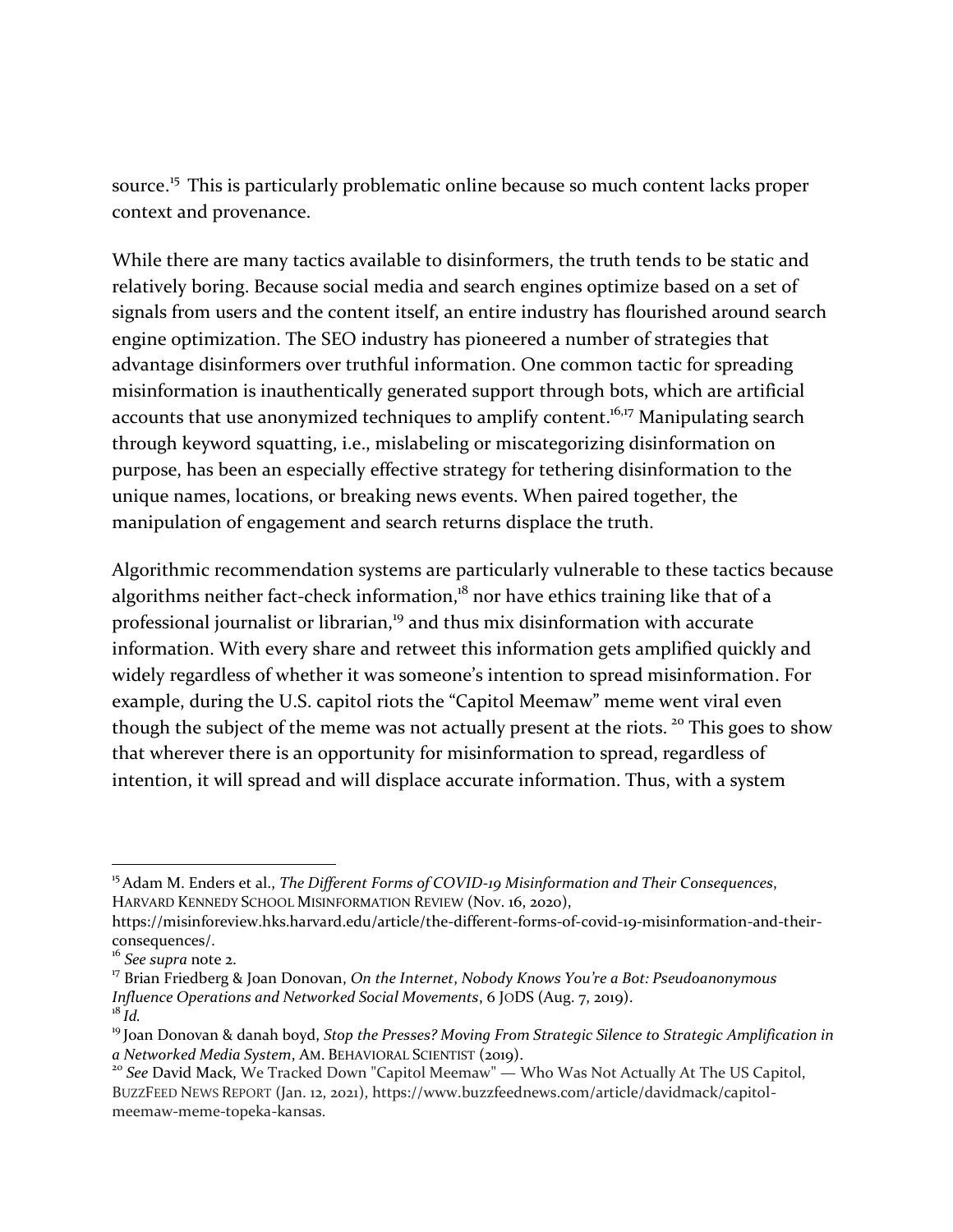tailored towards virality, content curation is essential to stop the spread of misinformation.

### **1.2. The Silencing Problem: The current online ecosystem enables targeted harassment, which has a chilling effect on freedom of expression.**

Algorithms amplify more than just inaccurate information. When the disinformation in question is targeted harassment, amplification has an additional chilling effect on the right to freedom of expression. Although social media companies often have policies that forbid harassment, they are not evenly enforced, and companies may be slow to remove harassment even when it is coordinated as part of a disinformation campaign.<sup>21</sup> As a result, targets of such campaigns turn to self-censorship, either by shutting down their accounts completely, altering the content of their expression, or shifting to less public platforms for communication.<sup>22</sup>,<sup>23</sup>,<sup>24</sup>

<span id="page-6-0"></span>One example of targeted harassment is that used by political partisans to mobilize their supporters and leverage media manipulation techniques for oppressive means.<sup>25</sup> These actors may use short and catchy phrases, known as viral slogans, $26$  coupled with a coordinated effort to spread the message, a tactic known as swarming, $27$  to silence dissent.<sup>28</sup> Often this takes the form of thousands of people posting the same hateful comment on their target's social media accounts. This technique has been used to swarm women online in underserved Nigerian communities and by "virtual lynch mobs" in Turkey to push its targets into self-censorship.<sup>29</sup> Actors use these techniques to flood their targets with violent comments online if they speak out online.<sup>30</sup> Absent mitigation,

<sup>21</sup> Chen, *supra* not[e 6.](#page-3-0)

<sup>22</sup> Andreas Reventlow, *The chilling effects of online harassment and how to respond* (Dec. 6, 2016), https://www.mediasupport.org/chilling-effects-online-harassment-address/

<sup>&</sup>lt;sup>23</sup> GABRIELLE LIM, SECURITIZE/COUNTER-SECURITIZE THE LIFE AND DEATH OF MALAYSIA'S ANTI-FAKE NEWS ACT, https://datasociety.net/wp-content/uploads/2020/04/Securitize-Counter-securitize.pdf.

<sup>&</sup>lt;sup>24</sup> Troll Patrol Findings, AMNESTY INTERNATIONAL, https://decoders.amnesty.org/projects/trollpatrol/findings#what\_did\_we\_find\_container (last visited Feb. 15, 2021).

<sup>25</sup> *See* Anthony Nadler et al., *Weaponizing the Digital Influence Machinery The Political Perils of Online Ad Tech* (Oct. 17, 2018), https://datasociety.net/library/weaponizing-the-digital-influence-machine/.

<sup>26</sup> *See supra* note [2.](#page-2-1)

 $^{27}$  *Id.* 

<sup>28</sup> *See* Ong, *supra* note [4.](#page-2-2)

<sup>29</sup> *See* Reventlow, *supra* note [22.](#page-6-0)

<sup>30</sup> Chen, *supra* not[e 6.](#page-3-0)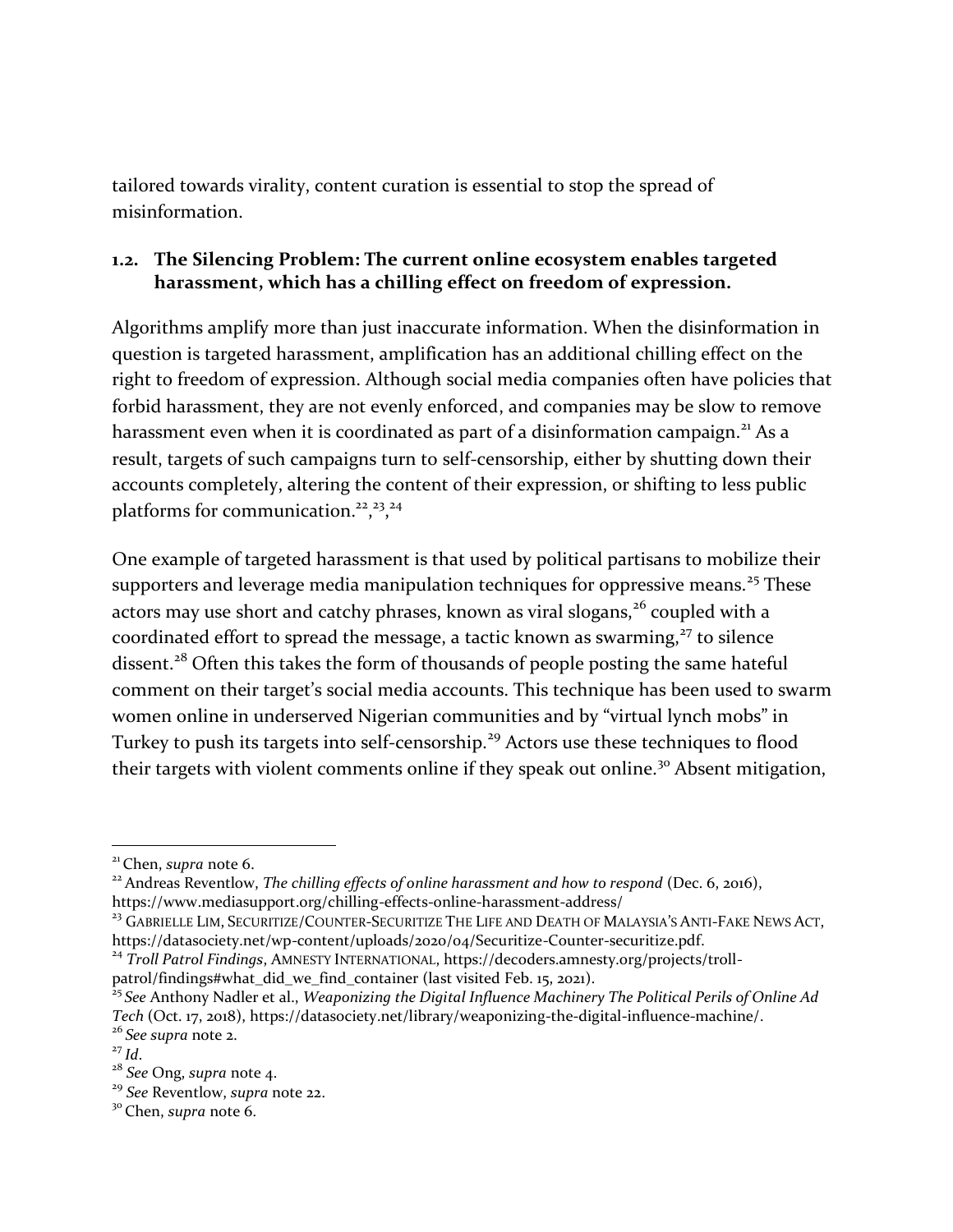this form of amplified disinformation can have a direct chilling effect on freedom of expression.<sup>31</sup>

Compounding the harm, targeted harassment online is frequently directed towards people who have already been marginalized,<sup>32</sup> arguably the very people whom human rights law was created to protect. This is happening around the world, where targeted harassment has been used against vulnerable groups to crack down on political dissent,<sup>33</sup> and in some cases are largely led by state actors themselves against their minority populations or political opponents.<sup>34</sup> In the Philippines, for example, the arrest of journalist Maria Ressa follows years of intimidation and harassment by supporters of the ruling party.<sup>35</sup>,<sup>36</sup> While she has remained an outspoken figure despite the threats, this climate of fear and intimidation has resulted in a culture of burnout, fear, and selfcensorship among the wider media industry in the Philippines.<sup>37</sup>,<sup>38</sup> Thus, if diverse and inclusive opinions online are a concern,<sup>39</sup> then allowing amplified disinformation to go unmitigated has a direct silencing effect on the opinions that the UN seeks to protect.

<sup>31</sup> JON PENNEY, *Online Abuse, Chilling Effects, and Human Rights*, *in* CONNECTED CANADA: A RESEARCH AND POLICY AGENDA (E. Dubois & F. Martin-Bariteau eds., 2020).  $3<sup>2</sup>$  *Id.* 

<sup>&</sup>lt;sup>33</sup> See Soma Basu, Manufacturing Islamophobia on WhatsApp in India, THE DIPLOMAT (May 10, 2019), https://thediplomat.com/2019/05/manufacturing-islamophobia-on-whatsapp-in-india/.

<sup>34</sup> *See* Ronan Lee, *Extreme Speech| Extreme Speech in Myanmar: The Role of State Media in the Rohingya Forced Migration Crisis*, 13 INT'L J. COMMC'N (2019).

<sup>35</sup> Hannah Ellis-Petersen, *Maria Ressa: editor of Rappler news website arrested on 'cyber-libel' charges*, THE GUARDIAN (Feb. 13, 2019), https://www.theguardian.com/world/2019/feb/13/philippines-journalists-decryintimidation-as-website-editor-arrested.

<sup>&</sup>lt;sup>36</sup> Heather Timmons, *Maria Ressa's arrest is a warning to every journalist in a democracy*, QUARTZ (Feb. 13, 2019), https://qz.com/1549538/maria-ressas-arrest-by-rodrigo-duterte-is-a-warning-to-every-journalist/. <sup>37</sup> Sheila S. Coronel, *A 'Fraught Time' For Press Freedom in The Philippines,* NPR (Jan. 17, 2018),

https://www.npr.org/sections/parallels/2018/01/17/578610243/a-fraught-time-for-press-freedom-in-thephilippines.

<sup>38</sup> *CPJ mission finds increased intimidation, shrinking space for free press in the Philippines*, COMMITTEE TO PROTECT JOURNALISTS (Apr. 15, 2019), https://cpj.org/2019/04/cpj-mission-finds-increased-intimidationshrinking/.

<sup>39</sup> Reventlow, *supra* note [22.](#page-6-0)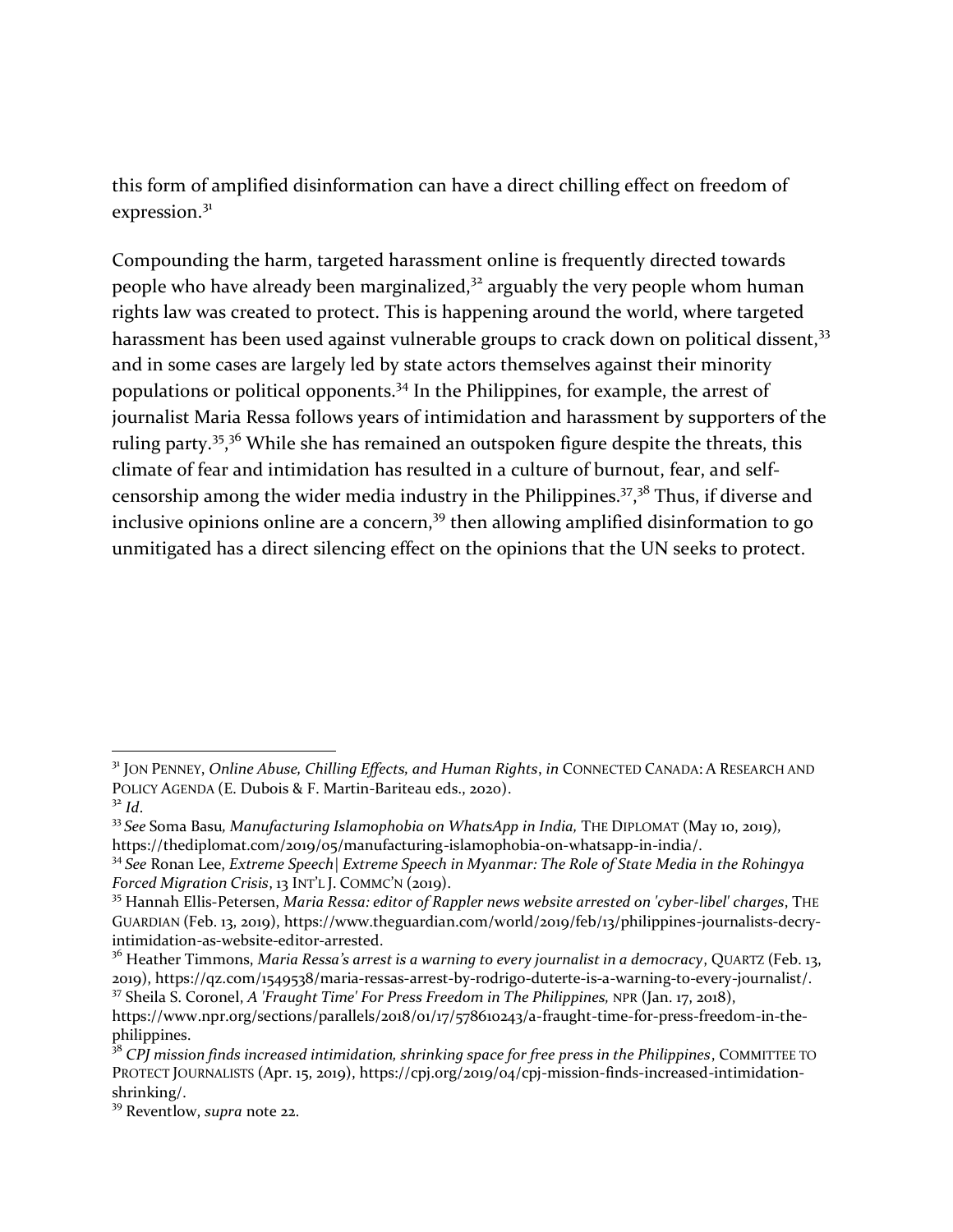## **2. HOW TO AMPLIFY THE TRUTH: MOVING TOWARDS A PUBLIC INTEREST INTERNET**

<span id="page-8-0"></span>The debate over how to stop disinformation includes several proposed remedies to ensure compliance to site policies, local norms, and the law.<sup>40</sup> In this debate, two words often come to mind: moderation and curation. Moderation is often what people call for when asking governments and companies to remove harmful and false posts from the public sphere. But over a decade of social media has revealed that this approach is not sufficient.<sup>41</sup> *Instead, we recommend working toward community-based content curation, implemented as a proactive course of action that can be complemented by moderation.*

Content moderation is the reactive process of reviewing and deciding whether content created by a user is objectionable to the online community or in violation of a specific website's terms of service.<sup>42</sup> Its origins go back to the online forums of the 1970s, when most moderation was done by volunteers to ensure the discussions followed certain rules and to prevent inappropriate topics, discussions, and content from being shared within the community.<sup>43</sup> Issues such as the liability of content moderators emerged during the 1990s,<sup>44</sup> and many companies have delegated the responsibilities regarding content moderation to third parties. Currently in many countries, underpaid workers are tasked with viewing this harmful content and deciding what to delete.<sup>45</sup> In addition to being emotionally and mentally taxing on the moderators, it also doesn't work consistently.

*Firstly, moderation is limited to reacting post hoc to content that has already been shared.*  This renders it ineffective at preventing many instances of mis- and disinformation from being seen and shared widely as moderation is often slow, inconsistent, incremental, or merely ineffective.<sup>46</sup> Many technology companies in the United States, for example, recently added new content moderation policies,<sup>47</sup> such as labeling misleading content,

<sup>46</sup> *Id.* <sup>47</sup> *Id*.

<sup>&</sup>lt;sup>40</sup> CHUNG SHENG-LI ET AL., NEW FRONTIERS IN COGNITIVE CONTENT CURATION AND MODERATION 3, (Cambridge University Press ed. July 23, 2018), available at https://www.cambridge.org/core/journals/apsipatransactions-on-signal-and-information-processing/article/new-frontiers-in-cognitive-content-curationand-moderation/DF4AAE1F2052DF784E52B7882208AF15.

<sup>41</sup> SARAH T. ROBERTS, BEHIND THE SCREEN: CONTENT MODERATION IN THE SHADOWS OF SOCIAL MEDIA (Yale University Press ed. 2019).

<sup>42</sup> *Id.* at 3.

<sup>43</sup> *Id.* at 2.

<sup>44</sup> *Id*.

 $45$  *Id.*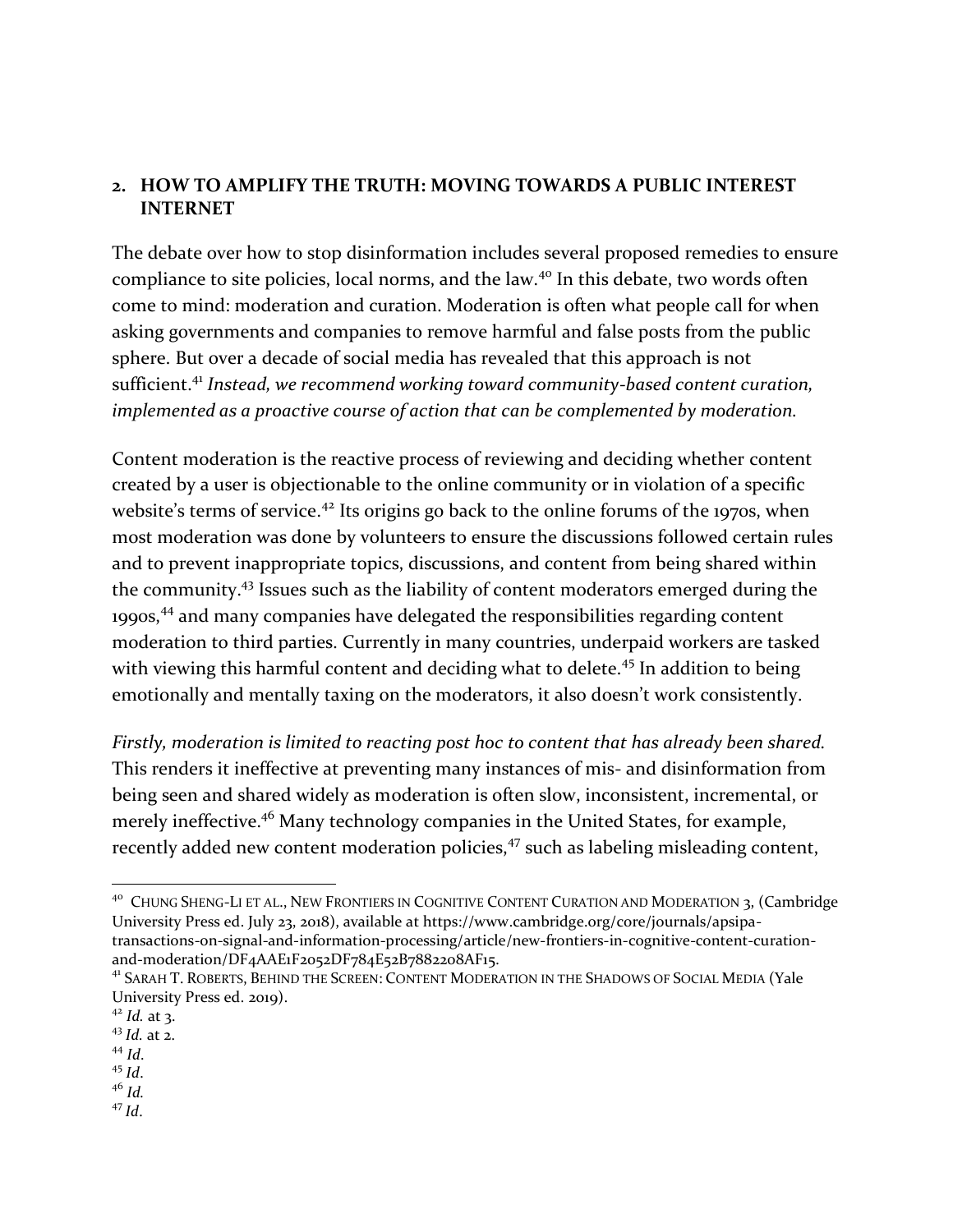publishing transparency reports of "coordinated inauthentic behavior,"<sup>48</sup> or redirecting users to more credible and authoritative content.<sup>49</sup> However, like fact-checking and media literacy, the effectiveness of these measures is still up for debate and often happen long after the content has already been widely shared. Labeling misleading or false content, for example, may backfire as it may imply that anything without a label is true,<sup>50</sup> while banning users or removing content may simply shift those users and the content to other platforms.<sup>51</sup> Furthermore, social media platforms are increasingly outsourcing content moderation to companies that are ill-equipped to understand regional contexts,<sup>52</sup> but have the effect of releasing the company from liability for harassment, incitement, and hate.<sup>53</sup>

In addition, moderation solutions implemented by technology companies are often at risk for increased censorship and surveillance. In China, for example, content policies are typically handed down by the Chinese Communist Party (CCP), but it is the private companies who are responsible for carrying out the content moderation. The result is undue censorship, as companies are incentivized to over-correct, so they do not violate the CCP's directives.<sup>54</sup> And in countries where there is local legislation that criminalizes false information, content removal and arrests have been common. In Singapore, for example, the Protection from Online Falsehoods and Manipulation Act, has resulted in

<sup>50</sup> Gordon Pennycook et al., *The Implied Truth Effect: Attaching Warnings to a Subset of Fake News Headlines Increases Perceived Accuracy of Headlines Without Warnings*, 66 MGMT. SCI. 4921 (Feb. 2020). <sup>51</sup> P. M. Krafft & Joan Donovan, *Disinformation by Design: The Use of Evidence Collages and Platform Filtering in a Media Manipulation Campaign*, 37 POLITICAL COMMC'N 194 (2020).

<sup>52</sup> MARGARET E. ROBERTS, CENSORED (Princeton University Press ed. 2020),

<sup>48</sup> Amelia Acker & Joan Donovan, *Data Craft: A Theory/Methods Package for Critical Internet Studies*, 22 INFO., COMMC'N & SOCIETY 1590 (2019).

<sup>49</sup> Clea Skopeliti & Bethan John, *Coronavirus: How Are the Social Media Platforms Responding to the 'Infodemic'?,* FIRST DRAFT (Mar. 19, 2020), https://firstdraftnews.org:443/latest/how-social-media-platformsare-responding-to-the-coronavirus-infodemic/.

https://press.princeton.edu/books/hardcover/9780691178868/censored.

<sup>53</sup> JOAN DONOVAN & GABRIELLE LIM, DETECT, DOCUMENT, AND DEBUNK: STUDYING MEDIA MANIPULATION AND DISINFORMATION (Oxford Handbook).

<sup>54</sup>Lotus Ruan et al., *The Intermingling of State and Private Companies: Analysing Censorship of the 19th National Communist Party Congress on WeChat*, THE CHINA QUARTERLY (July 2020).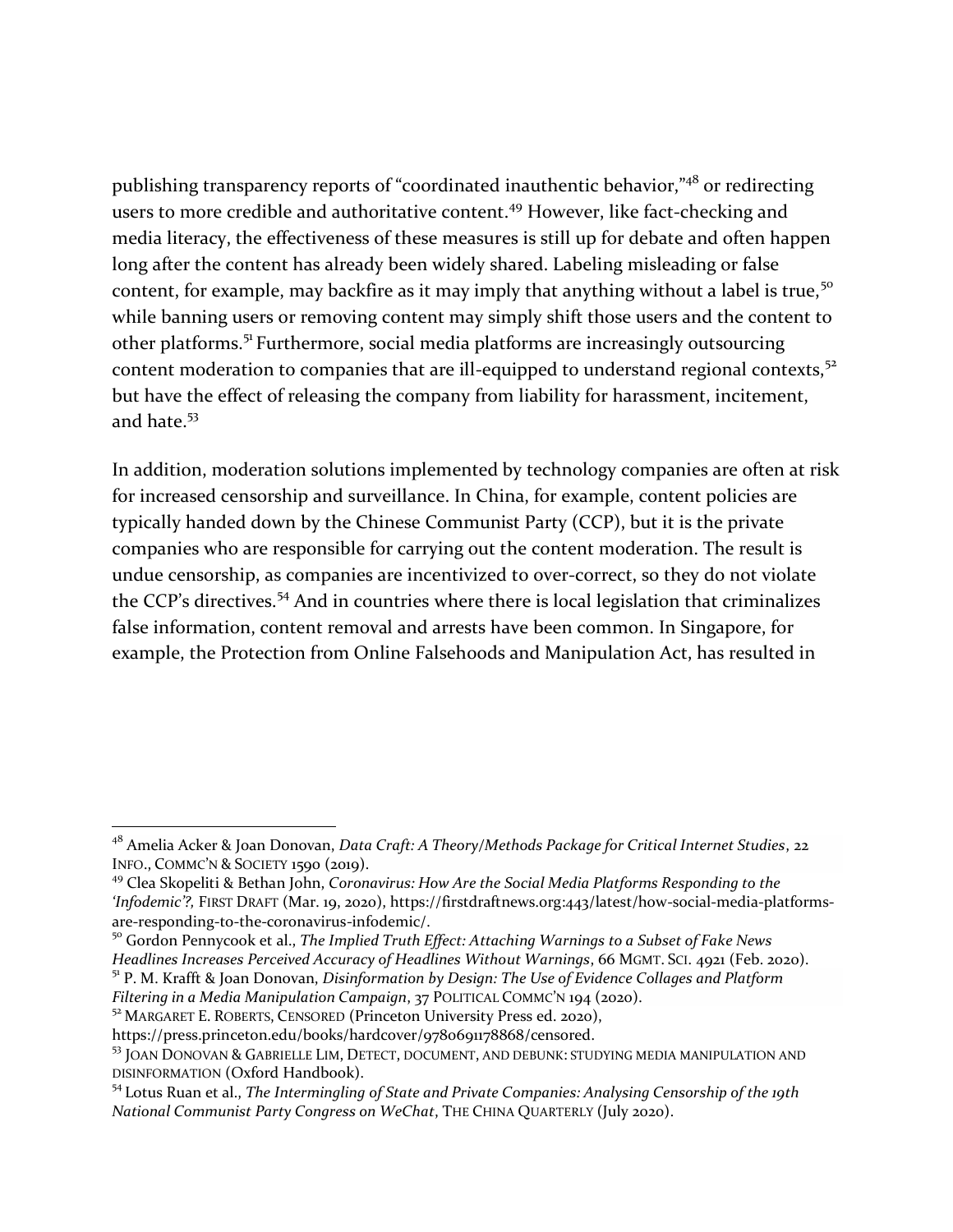Facebook labeling content the government deems to be false – an act that has been widely criticized by human rights groups and opposition politicians<sup>55,56</sup>

Moreover, illiberal and authoritarian-leaning governments have used disinformation as a pretense to crack down on dissent.<sup>57</sup> In Egypt, for example, the government justifies arresting and intimidating regime critics and other forms of digital expression as safeguarding national security from "false information."<sup>58</sup> Even within established democracies, the fear of "foreign speech" has similarly raised concerns over potential infringements on freedom of expression and the further balkanization of the internet.<sup>59</sup>

*Community-based content curation, on the other hand, is proactive.* Curation is the act of collecting, sorting, and organizing community-generated content around a topic and actively promoting the most useful, timely, and accurate information. Content curation was first proposed as a solution to the challenge of organizing online content during the early 1990s, by the Digital Library Initiative<sup>60</sup> and again in the early 2000s by Tim Berners-Lee's semantic web. $61,62$ 

<span id="page-10-0"></span>Curators choose to highlight the best content based on quality, not on popularity. Librarians, for example, are professionally trained to identify trustworthy sources and contents that should be available online.<sup>63</sup> In addition to ensuring compliance within a certain framework, curation also aims for accuracy and relevance. *While a moderator checks whether content is acceptable under a set of rules, a curator selects the most useful, timely, and accurate content in order to display relevant information for users. We* 

<sup>55</sup> Rachel Au-Yong, *Parliament: Workers' Party Opposes Proposed Law on Fake News, Says Pritam Singh*, THE STRAITS TIMES (May 7, 2019), https://www.straitstimes.com/politics/parliament-workers-party-opposesproposed-law-on-fake-news-pritam-singh.

<sup>56</sup> *RSF Explains Why Singapore's Anti-Fake News Bill Is Terrible*, REPORTERS WITHOUT BORDERS (Apr. 8, 2019), https://rsf.org/en/news/rsf-explains-why-singapores-anti-fake-news-bill-terrible.

<sup>57</sup> Elana Beiser, *Hundreds of Journalists Jailed Globally Becomes the New Normal, Committee to Protect Journalists* (Dec. 13, 2018), https://cpj.org/reports/2018/12/journalists-jailed-imprisoned-turkey-china-egyptsaudi-arabia/.

<sup>58</sup> *Id*.

<sup>59</sup> Gabrielle Lim, *The Risks of Exaggerating Foreign Influence Operations and Disinformation*, CENTRE FOR INT'L GOVERNANCE INNOVATION (Aug. 7, 2020), https://www.cigionline.org/articles/risks-exaggeratingforeign-influence-operations-and-disinformation.

<sup>60</sup> Edward A. Fox & Ohm Sornil, *Digital libraries*, ENCYCLOPEDIA OF COMPUTER SCIENCE 576 (2003).

<sup>&</sup>lt;sup>61</sup> Tim Berners-Lee et al., *The Semantic Web*, 284 SCI, AM, 28 (2001).

<sup>62</sup> Sheng-Li, *supra* not[e 40.](#page-8-0)

<sup>63</sup> *See* Joan Donovan, *You Purged Racists From Your Website? Great, Now Get to Work*. (July 1, 2020), WIRED, https://www.wired.com/story/you-purged-racists-from-your-website-great-now-get-to-work/.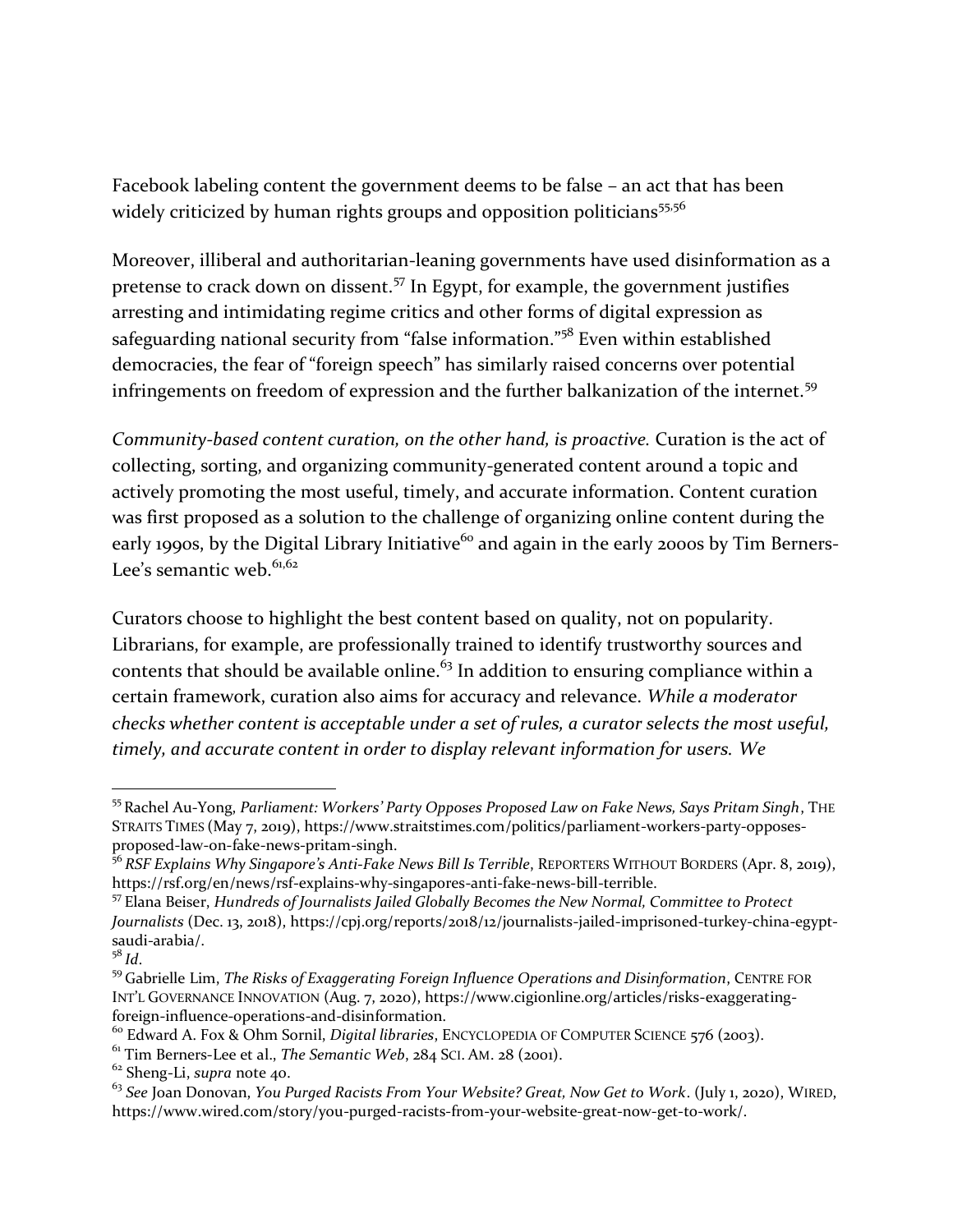*recommend complementing content moderation with active curation.* Where curation fails, moderation can step in, but both methods must work together.

Curation has been growing in several practical perspectives. For example, in terms of business models, Facebook has implemented an initiative called News Tabs, a new section inside of the company's mobile application that will surface the most recent and relevant stories for readers.<sup>64</sup> Instead of relying on algorithms to filter information, the company hired journalists and reporters to filter the best content. In general, social media companies might step up to the challenge and build a content curation model for search, trends, and recommendation that does not rely so heavily on reactionary moderation.<sup>65</sup>

<span id="page-11-0"></span>To avoid some of the problems attendant to moderation, such as influence from political elites and censorship, we stress that curation should be *community-focused and grounded in community input and expertise and with the goal to protect and encourage civic participation*. This means having humans in the loop and not delegating all content curation to algorithmic systems. Furthermore, it requires community input and a bottomup approach that puts safety, trust, and transparency at the forefront — not traffic or profit.

#### **3. RECOMMENDATIONS**

Recognizing the particular challenges posed by mis- and disinformation, the role of algorithmic content curation and propagation, and the potential for *community-based content curation* to address those challenges is an important first step in protecting freedom of expression. Once that step is taken, it will be incumbent on governments, content platforms, media outlets, and other stakeholders to follow through with concrete action. While a full analysis of the path from moderating misinformation to curating information is beyond the scope of this comment, there are several promising steps that would put us closer to a functioning community-based curation strategy. We must promote:

<sup>64</sup> Mike Isaac, *In New Facebook Effort, Humans Will Help Create Your News* Stories, N.Y. TIMES (Aug. 20, 2019), https://www.nytimes.com/2019/08/20/technology/facebook-news-humans.html. <sup>65</sup> Joan Donovan, *Combatting the Cacophony with Librarians,* GLOBAL INSIGHTS (Jan. 2021),

https://www.ned.org/wp-content/uploads/2021/01/Combating-Cacophony-Content-Librarians-Donovan.pdf.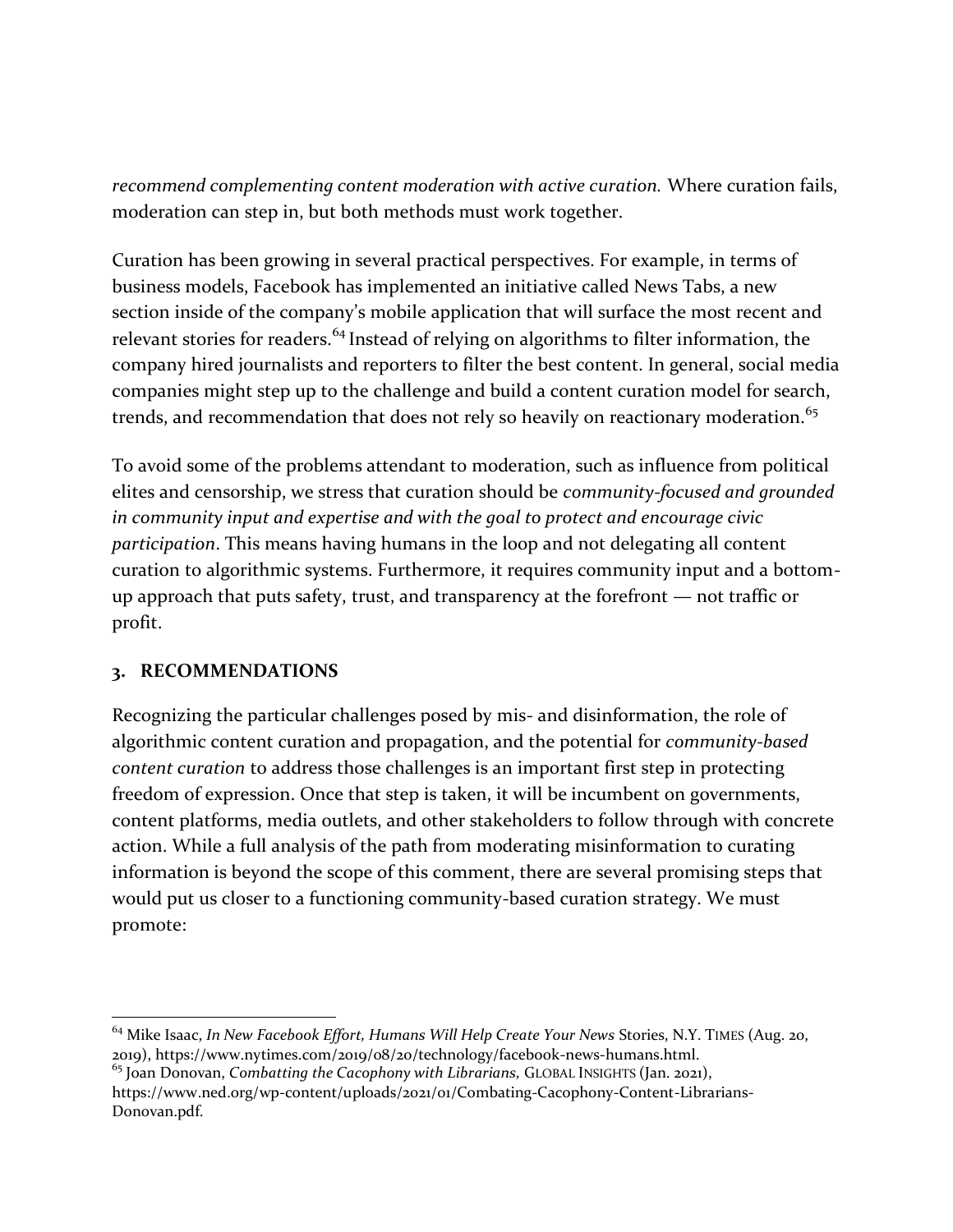- *Transparency*: In order to implement effective content curation, it is important to first know who is currently in control of content and what practices they currently use to shape it. This transparency will not only help the public understand who to hold accountable, but also will help to identify where in the process improvements can be made. Governments should publish policies relevant to content regulation online, identifying any orders issued to social media platforms and other online content providers.<sup>66</sup> At a bare minimum, content providers should make their content restriction policies, decision making processes, and actions available online and in plain language.<sup>67</sup> Ideally, they should go a step further in creating transparency by publishing the algorithms they use for content moderation online, as app developers did when developing contact tracing apps during the COVID-19 pandemic.<sup>68</sup> Open access to algorithms' source fosters improvement through a participatory public process,<sup>69</sup> and additionally facilitates the replication of successful algorithms.<sup>70</sup> Lastly, all advertising should be clearly labelled and traceable back to the purchaser.
- *Durability:* Search and content recommendation algorithms allow content providers to react to individual users' activity – but this reactivity can be easily gamed. Search engines and social media platforms should build durability into their functionality to prevent keyword squatting and other attacks.<sup>71</sup> This means making platforms less reactive to small changes and more responsive to long-term advantages of a stable information ecosystem, including trends that are identified by trained curators rather than algorithms.
- *Building in multi-stakeholder engagement into development*: Content moderation the reactive removal of harmful content – arguably stretches the expertise of platform developers. *Community-based content curation* – proactive promotion of useful, contextual, truthful information – is likely beyond that expertise entirely.

<sup>66</sup> *Manila Principles on Intermediary Liability*, https://www.manilaprinciples.org/ (last visited Feb. 8, 2021). <sup>67</sup> *Id*.

<sup>68</sup> *Open Source Solutions*, DIGITAL RESPONSE TO COVID-19, https://joinup.ec.europa.eu/collection/digitalresponse-covid-19/open-source-solutions (last visited Feb. 8, 2021).

<sup>&</sup>lt;sup>69</sup> The Power of Open Source AI, FORBES (May 22, 2019), https://www.forbes.com/sites/insightsintelai/2019/05/22/the-power-of-open-source-ai/?sh=4b1031276300.

<sup>70</sup> *See* Tom Bianchi, *Open Source Should Always Have Been the Way for COVID-19 Contact Tracing Apps*, CITY A. M. (Sept. 17, 2020), https://www.cityam.com/open-source-should-always-have-been-the-way-forthe-covid-19-contact-tracing-app/.

<sup>71</sup> *See supra* note [2.](#page-2-1)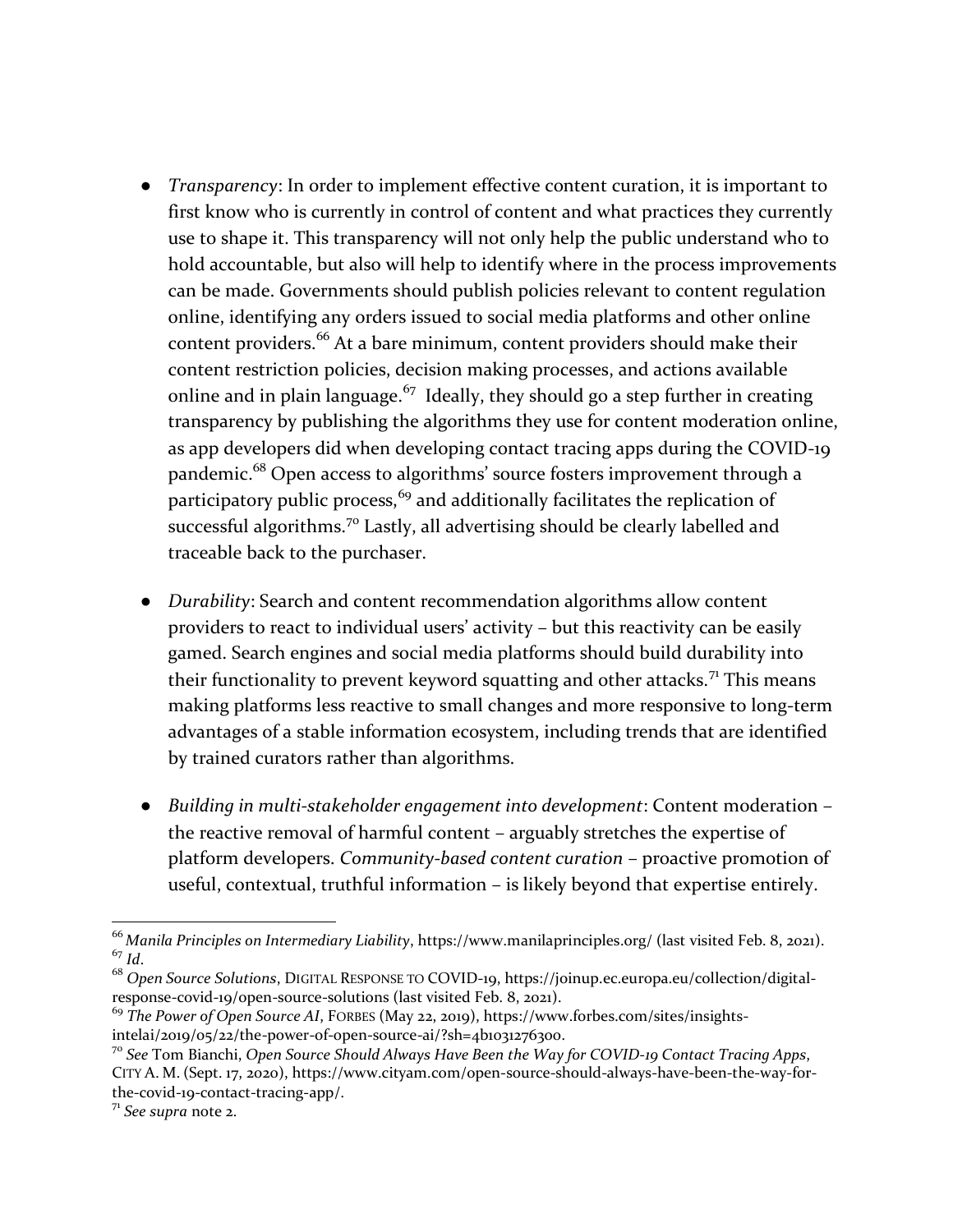However, there are professionals, such as librarians, civil society organizations, journalists, and other stakeholders who have that expertise.<sup>72</sup> Technology companies therefore need to understand the limits of their own capabilities and build in multi-stakeholder engagement into their development process and throughout the life of their product – in other words, hiring and working with individuals who are trained and qualified to curate content and systematically privilege credible and responsible voices over inflammatory, divisive, sensational content. Reddit is organized by communities known as subreddits and who foster a bottom-up approach to curation that is driven not by algorithms but by the members of each community.<sup>73</sup> However, all subreddits are subject to the rules of the platform. Alternatively, social media companies might step up to the challenge by hiring librarians to build a content curation model that does not rely so heavily on reactionary moderation.<sup>74</sup>

<span id="page-13-0"></span>● *Creating infrastructure that encourages democratic participation and accountability* – Curation and moderation policies and enforcement, while important, are not enough. How platforms organize information and groups also impacts whether mis- or disinformation is readily spread. New information technologies should therefore also consider how best to build network infrastructure that allows individuals and communities to engage in ways that promote democratic participation and prioritizes authenticity, legibility, and accuracy. While this area of research is still nascent, we encourage further research drawing from archival studies, infrastructure studies, library science, network science, and organizational sociology.<sup>75</sup>,<sup>76</sup>,<sup>77</sup>

While there is no communication without the presence of some misinformation, this should not be the guiding principle for our global information commons. In fact, just as media manipulators depend on journalists to cover both sides of a story and took advantage of that ethic to garner unearned attention, disinformers depend on the

<sup>72</sup> Donovan, *supra* note [63.](#page-10-0)

<sup>73</sup> Jennifer Forestal, *Beyond Gatekeeping: Propaganda, Democracy, and the Organization of Digital Publics*, 83 J. POL. (Jan. 2021).

<sup>74</sup> Donovan, *supra* note [65.](#page-11-0)

<sup>75</sup> Forestal, *supra* note [73.](#page-13-0)

<sup>76</sup> Joan Donovan, *Navigating the Tech Stack: When, Where and How Should We Moderate Content?*, CENTRE INT'L GOVERNANCE INNOVATION (Oct. 28, 2019), https://www.cigionline.org/articles/navigating-tech-stackwhen-where-and-how-should-we-moderate-content.

<sup>77</sup> Susan Leigh Star, *The Ethnography of Infrastructure*, 43 AM. BEHAV. SCI. (Nov. 1999).